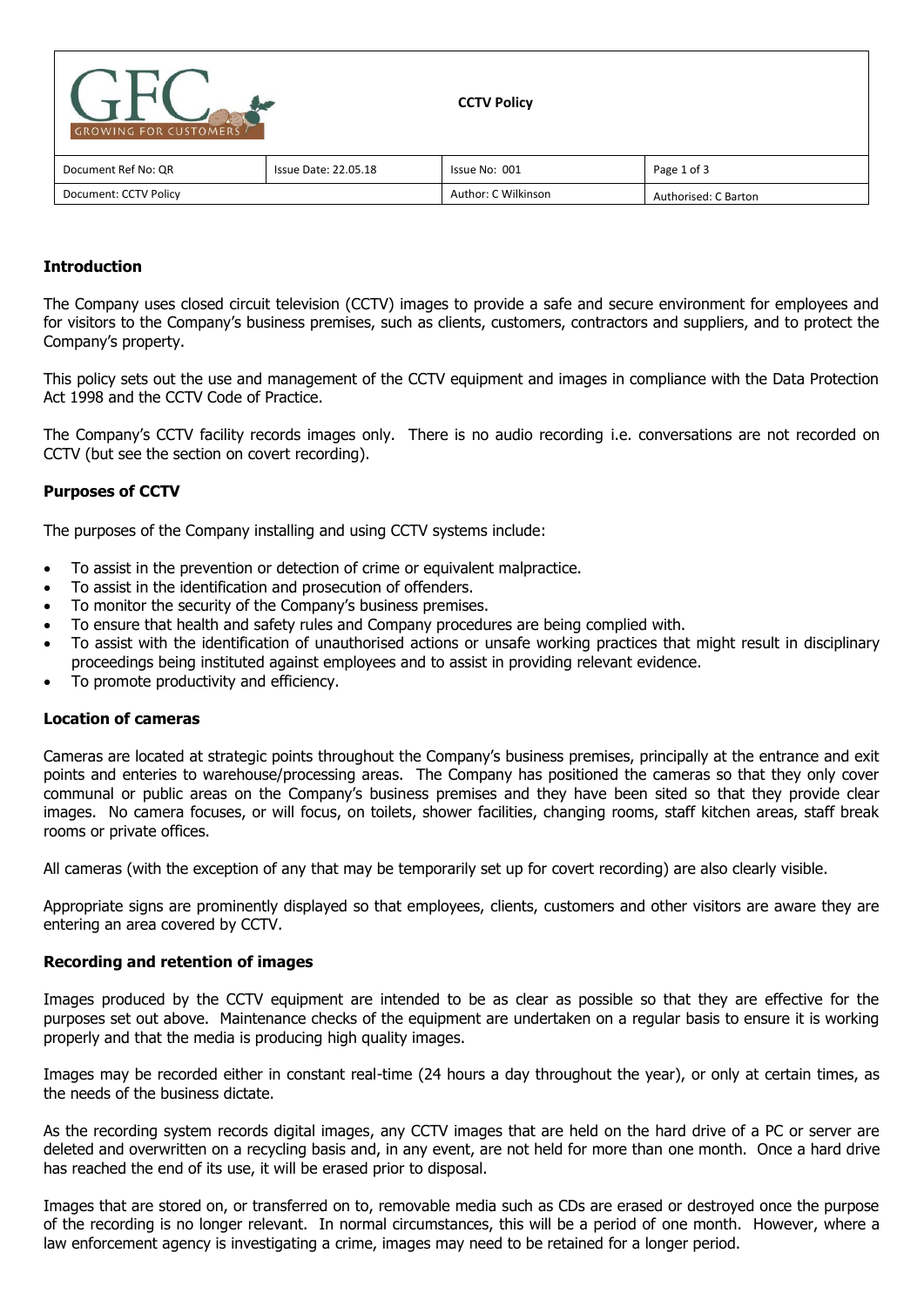| <b>GROWING FOR CUSTOMERS</b> |                             | <b>CCTV Policy</b>  |                      |
|------------------------------|-----------------------------|---------------------|----------------------|
| Document Ref No: QR          | <b>Issue Date: 22.05.18</b> | Issue No: 001       | Page 2 of 3          |
| Document: CCTV Policy        |                             | Author: C Wilkinson | Authorised: C Barton |

## **Access to and disclosure of images**

Access to, and disclosure of, images recorded on CCTV is restricted. This ensures that the rights of individuals are retained. Images can only be disclosed in accordance with the purposes for which they were originally collected.

The images that are filmed are recorded centrally and held in a secure location. Access to recorded images is restricted to the operators of the CCTV system and to those line managers who are authorised to view them in accordance with the purposes of the system. Viewing of recorded images will take place in a restricted area to which other employees will not have access when viewing is occurring. If media on which images are recorded are removed for viewing purposes, this will be documented.

Disclosure of images to other third parties will only be made in accordance with the purposes for which the system is used and will be limited to:

- The police and other law enforcement agencies, where the images recorded could assist in the prevention or detection of a crime or the identification and prosecution of an offender or the identification of a victim or witness.
- Prosecution agencies, such as the Crown Prosecution Service.
- Relevant legal representatives.
- Line managers involved with Company disciplinary and performance management processes.
- Individuals whose images have been recorded and retained (unless disclosure would prejudice the prevention or detection of crime or the apprehension or prosecution of offenders).

The Managing Director of the Company (or another senior director acting in their absence) is the only person who is permitted to authorise disclosure of images to external third parties such as law enforcement agencies.

All requests for disclosure and access to images will be documented, including the date of the disclosure, to whom the images have been provided and the reasons why they are required. If disclosure is denied, the reason will be recorded.

## **Individuals' access rights**

Under the Data Protection Act 1998, individuals have the right on request to receive a copy of the personal data that the Company holds about them, including CCTV images if they are recognisable from the image.

If you wish to access any CCTV images relating to you, you must make a written request to the Company's Data Protection Officer and the Company reserves the right to charge you a fee of  $£10.00$  for the supply of the images requested. Your request must include the date and approximate time when the images were recorded and the location of the particular CCTV camera, so that the images can be easily located and your identity can be established as the person in the images. The Company will respond promptly and in any case within 40 calendar days of receiving the request.

The Company will always check the identity of the employee making the request before processing it.

The Data Protection Officer will first determine whether disclosure of your images will reveal third party information as you have no right to access CCTV images relating to other people. In this case, the images of third parties may need to be obscured if it would otherwise involve an unfair intrusion into their privacy.

If the Company is unable to comply with your request because access could prejudice the prevention or detection of crime or the apprehension or prosecution of offenders, you will be advised accordingly.

## **Covert recording**

The Company will only undertake covert recording with the written authorisation of the Managing Director (or another senior director acting in their absence) where there is good cause to suspect that criminal activity or equivalent malpractice is taking, or is about to take, place and informing the individuals concerned that the recording is taking place would seriously prejudice its prevention or detection.